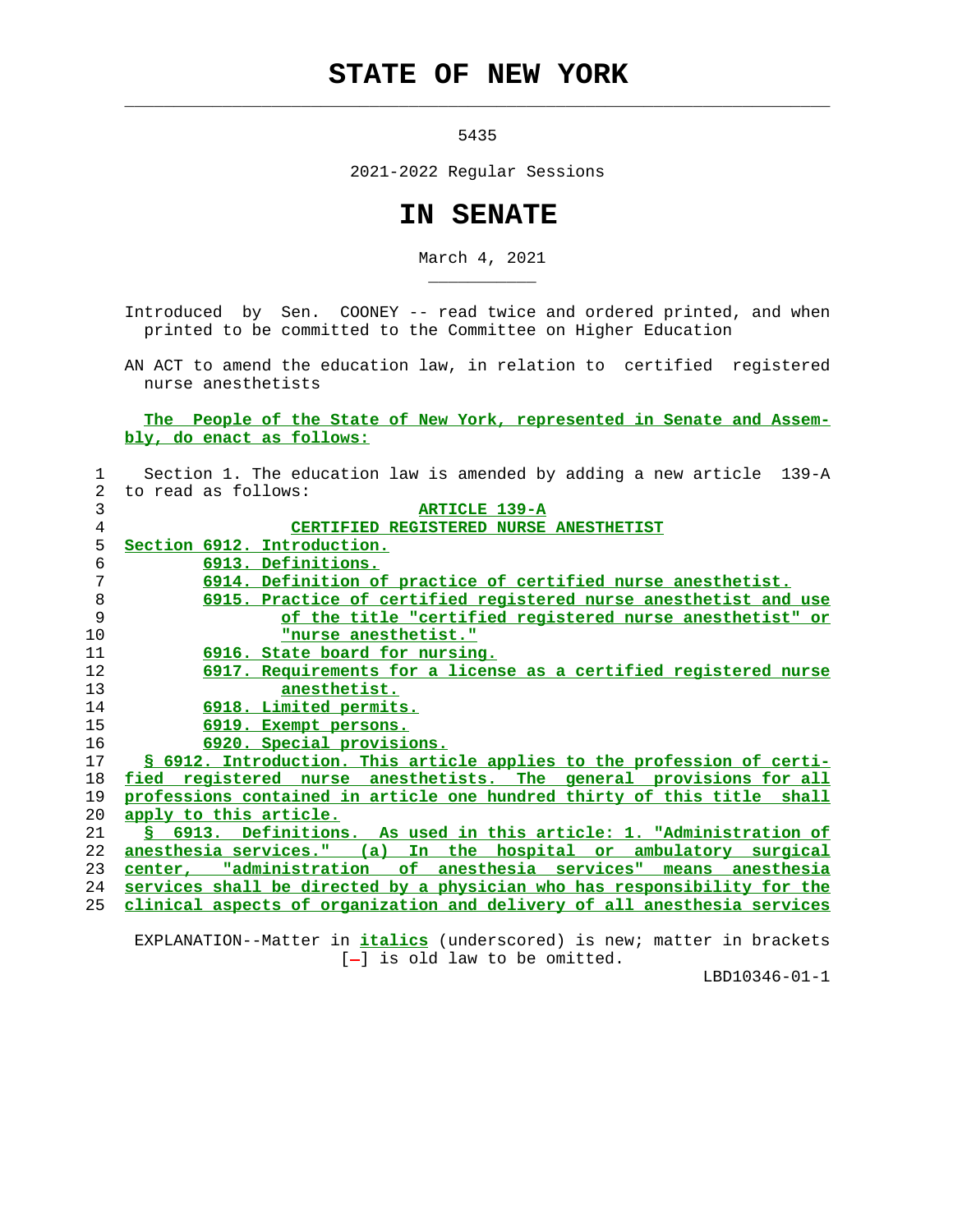**provided by the hospital or ambulatory surgical center. That physician or another individual qualified by education and experience shall direct the administrative aspects of the service, and shall be responsible, in conjunction with the medical staff, for recommending to the governing body privileges to those persons qualified to administer anesthetics, including the procedures each person is qualified to perform and the levels of required supervision as appropriate. (b) In office based surgery venues, "administration of anesthesia services" means the anesthesia component of the medical or dental proce- dure shall be supervised by an anesthesiologist, physician, dentist or podiatrist qualified to supervise the administration of anesthesia and who is available to immediately diagnose and treat the patient for anes- thesia complications or emergencies, and certified registered nurse anesthetists may be permitted to administer monitored anesthesia care, and/or general anesthesia, regional anesthesia, and/or monitor the patient. 2. "General anesthesia" means the administration of a medication by the parenteral or inhalation routes which results in a controlled state of unconsciousness accompanied by a complete loss of protective reflexes including loss of the ability to independently and continuously maintain patient airway and a regular breathing pattern. There is also an inability to respond purposefully to verbal commands and/or tactile stimulation. 3. "Local anesthesia" means the introduction of a local anesthetic agent into a localized part of the body by topical application or local infiltration in close proximity to a nerve, which produces a transient and reversible loss of sensation. All local anesthetics possess both excitatory (seizure) and depressant (loss of consciousness) central nervous system effects in sufficient blood levels and may have profound cardiovascular depressant effects. There may also be interactive effects between local anesthetic agents and sedative medications. 4. "Monitored anesthesia care" means (a) A minimally depressed level of consciousness that retains the patient's ability to maintain adequate cardiorespiratory function and the ability to independently and contin- uously maintain an open airway, a regular breathing pattern, protective reflexes, and respond purposefully and rationally to tactile stimulation and verbal command. This does not include unsupplemented oral pre-opera- tive medications or nitrous oxide analgesia; or (b) The administration of medication by the oral, parenteral, or inha- lation routes which results in a controlled state of depressed consciousness accompanied by partial loss of protective reflexes. There may be an inability to independently and continuously maintain an open airway and/or regular breathing pattern with unconscious or deep sedation, and the ability to appropriately and rationally respond to physical stimuli and verbal commands is lost. 5. "Monitoring" means the continual clinical observation of a patient and the use of instruments to measure, display, and record the values of certain physiologic variables such as pulse, oxygen saturation, level of consciousness, blood pressure, and respiration. 6. "Office-based surgery" means any surgical or other invasive proce- dure, requiring general anesthesia, monitored anesthesia care, and any liposuction procedure, where such surgical or other invasive procedure or liposuction is performed by a licensee in a location other than a hospital, as such term is defined in article twenty-eight of the public health law, excluding minor procedures and procedures requiring minimal sedation.**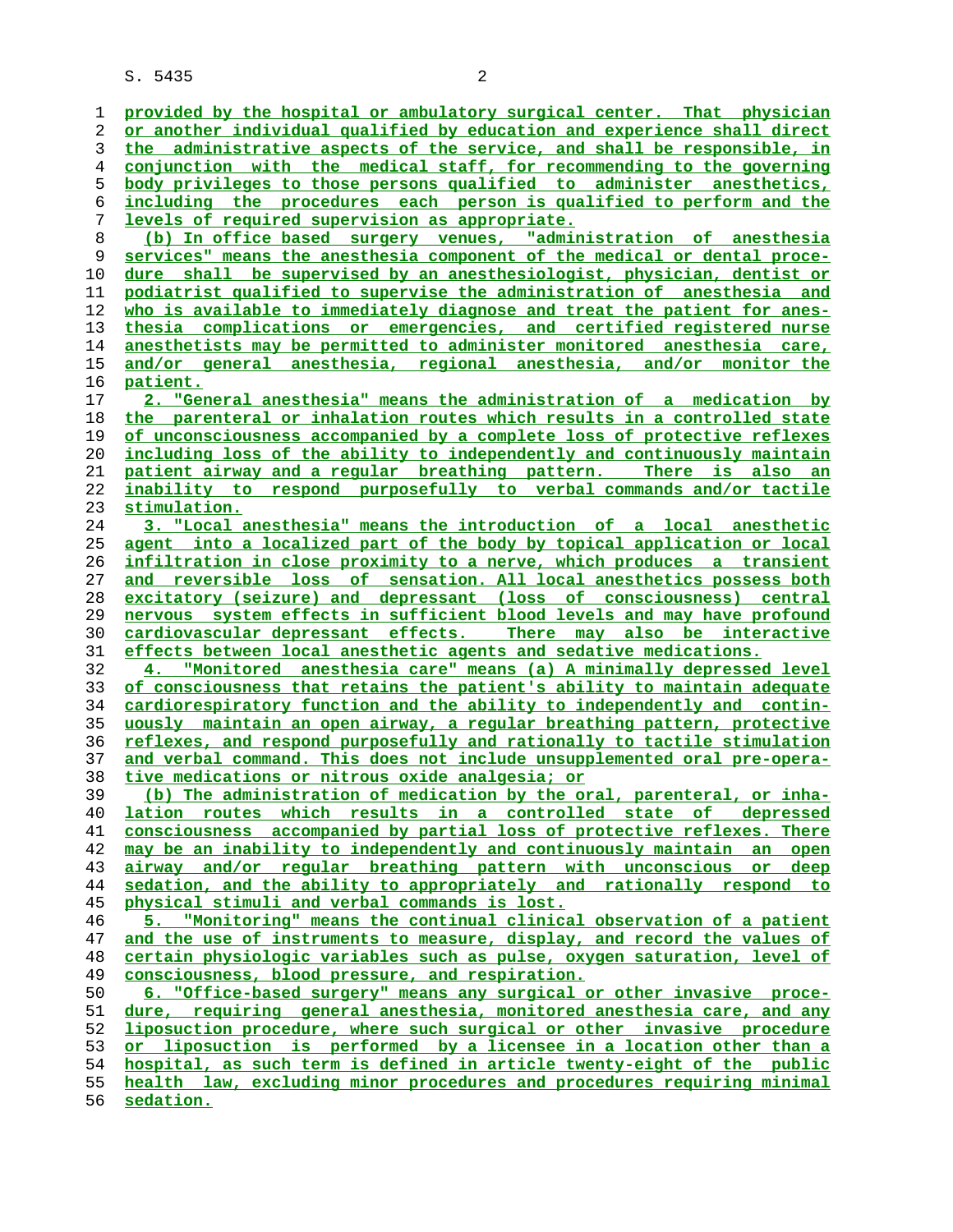| 1  | 7. "Patient" means an individual who is under the care of a physician,   |
|----|--------------------------------------------------------------------------|
| 2  | dentist, oral surgeon or podiatrist in a licensed facility or in<br>an   |
| 3  | office.                                                                  |
|    |                                                                          |
| 4  | "Peri-anesthetic period" means the period of time commencing upon<br>8.  |
| 5  | the pre-operative evaluation of the patient before surgery and ending    |
| 6  | upon the patient's post-operative discharge from the recovery room.      |
| 7  | 9. "Regional anesthesia" means the administration of local anesthesia    |
| 8  | agents to interrupt nerve impulses in a major region of the body;        |
| 9  | including but not limited to in this category are spinal, epidural,      |
| 10 | caudal, upper or lower extremity plexus block anesthesia, and intrave-   |
| 11 | nous regional anesthesia.                                                |
| 12 | 10. "Supplemented local anesthesia" means the use of local anesthesia    |
| 13 | supplemented with monitored anesthesia care.                             |
| 14 | 11. "Unsupplemented local anesthesia" means the use of local<br>anes-    |
| 15 | thesia without supplementing with monitored anesthesia care.             |
| 16 | \$ 6914. Definition of practice of certified registered nurse anesthe-   |
| 17 | tist. 1. In addition to the provisions of practice for registered        |
|    |                                                                          |
| 18 | professional nursing outlined in section sixty-nine hundred two of this  |
| 19 | title, the practice of a certified registered nurse anesthetist further  |
| 20 | includes, but is not limited to, administration of anesthesia, which     |
| 21 | includes general anesthesia, monitored anesthesia care, local anes-      |
| 22 | thesia, regional anesthesia, spinal, epidural, caudal anesthesia,        |
| 23 | supplemented local anesthesia, and unsupplemented local anesthesia to a  |
| 24 | patient during the peri-anesthetic period; performing and documenting a  |
| 25 | preanesthetic assessment and evaluation of the patient, including        |
| 26 | requesting consultations and diagnostic studies; selecting, obtaining,   |
| 27 | ordering, and administering preanesthetic medications and fluids; and    |
| 28 | obtaining informed consent for anesthesia, developing and implementing   |
| 29 | an anesthetic plan; initiating the anesthetic technique; monitoring the  |
| 30 | patient including selecting, applying, and inserting appropriate nonin-  |
| 31 | vasive and invasive monitoring modalities for continuous evaluation of   |
| 32 | the patient's physical status; selecting, obtaining, and administering   |
| 33 | the anesthetics, adjuvant and accessory drugs, and fluids necessary to   |
| 34 | manage the anesthetic; managing a patient's airway and pulmonary status  |
| 35 | using current practice modalities; facilitating emergence and recovery   |
| 36 | from anesthesia by selecting, obtaining, ordering and administering      |
| 37 | medications, fluids, and ventilatory support; discharging the patient    |
| 38 | from a postanesthesia care area and providing postanesthesia follow-up   |
| 39 | evaluation and care; implementing acute and chronic pain management      |
| 40 | modalities; and responding to emergency situations by providing airway   |
| 41 | management, administration of emergency fluids and drugs, and using      |
| 42 | basic or advanced cardiac life support techniques.                       |
| 43 | 2. Nurse anesthesia must be provided in collaboration with a licensed    |
| 44 | physician qualified to determine the need for anesthesia services,       |
| 45 | provided such services are performed in accordance with a written prac-  |
| 46 | tice agreement and written practice protocols as set forth in subdivi-   |
| 47 | sion four of this section or pursuant to collaborative relationships as  |
| 48 | set forth in subdivision five of this section, whichever is applicable.  |
| 49 | 3. Prescriptions for drugs, devices, and anesthetic agents, anesthesia   |
| 50 | related agents, and pain management agents may be issued by a certified  |
| 51 | registered nurse anesthetist during the peri-anesthetic period, in       |
| 52 | accordance with the written practice agreement and written practice      |
| 53 | protocols described in subdivision four of this section if applicable.   |
|    |                                                                          |
| 54 | The certified registered nurse anesthetist shall obtain a certificate    |
| 55 | from the department upon successfully completing a program including an  |
| 56 | appropriate pharmacology component, or its equivalent, as established by |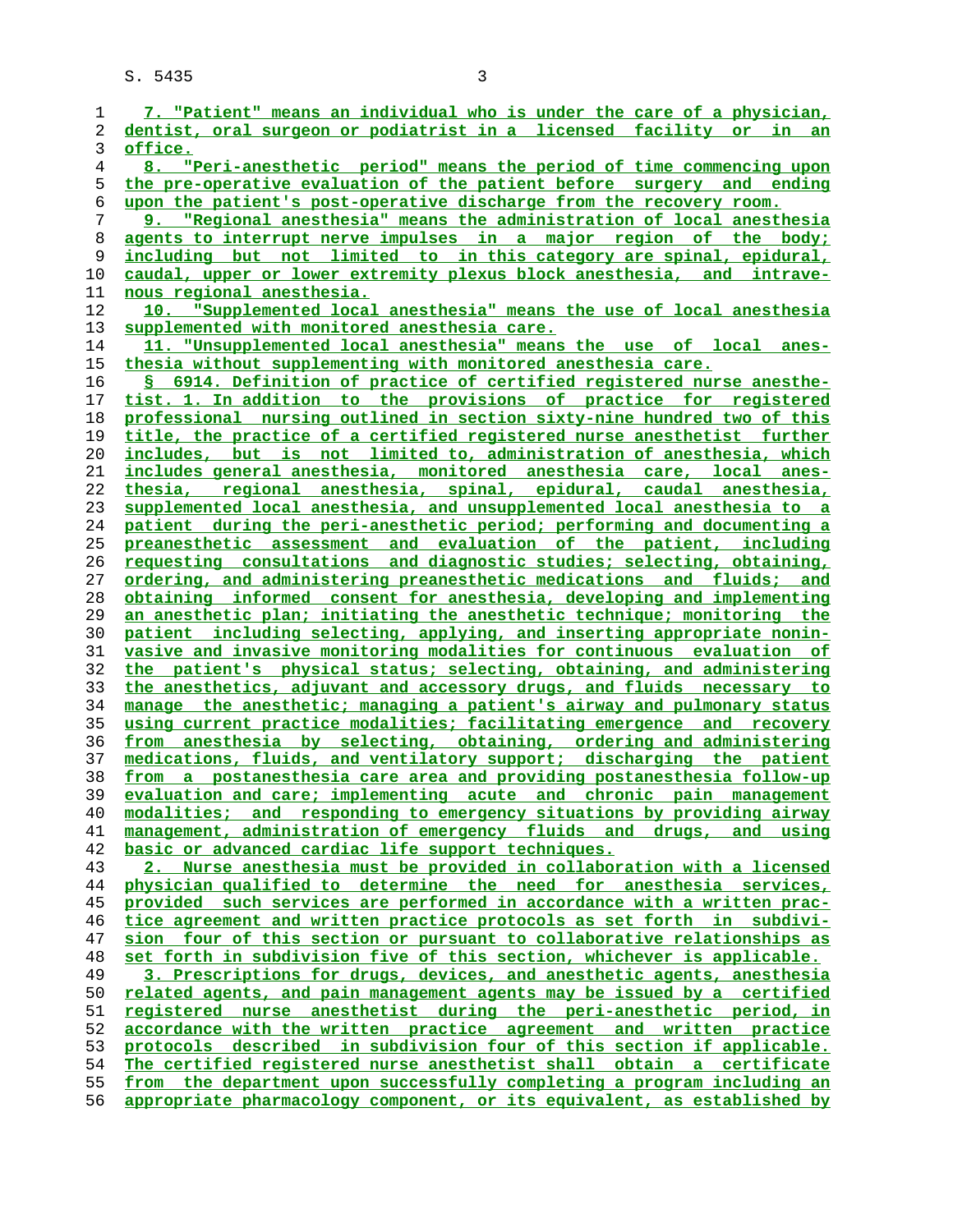**the commissioner's regulations, prior to prescribing under this subdivi- sion. The license issued under this article shall state whether the certified registered nurse anesthetist has successfully completed such a program or equivalent and is authorized to prescribe under this subdivi- sion. 4. A certified registered nurse anesthetist licensed under this arti- cle and practicing for thirty-six hundred hours or less shall do so in accordance with a written practice agreement and written practice proto- cols agreed upon by a licensed physician qualified by education and experience to determine the need for anesthesia. (a) The written practice agreement shall include explicit provisions for the resolution of any disagreement between the collaborating physi- cian and the certified registered nurse anesthetist regarding a matter of anesthesia or pain management treatment that is within the scope of practice of both. To the extent the practice agreement does not so provide, then the collaborating physician's treatment shall prevail. (b) Each practice agreement shall provide for patient records review by the collaborating physician in a timely fashion but in no event less often than every three months. The names of the certified registered nurse anesthetist and the collaborating physician shall be clearly post- ed in the practice setting of the certified registered nurse anesthe- tist. (c) The practice protocol shall reflect current accepted medical and nursing practice. The protocols shall be filed with the department with- in ninety days of the commencement of the practice and may be updated periodically. The commissioner shall make regulations establishing the procedure for the review of protocols and the disposition of any issues arising from such review. 5. A certified registered nurse anesthetist licensed under this arti- cle and practicing for more than thirty-six hundred hours shall have collaborative relationships with one or more licensed physicians quali- fied to determine the need for anesthesia services or a hospital, licensed under article twenty-eight of the public health law, that provides services through licensed physicians qualified to determine the need for anesthesia services and having privileges at such institution. (a) For purposes of this paragraph, "collaborative relationships" shall mean that the certified registered nurse anesthetist shall commu- nicate, whether in person, by telephone or through written (including electronic) means, with a licensed physician qualified to determine the need for anesthesia services or, in the case of a hospital, communicate with a licensed physician qualified to determine the need for anesthesia services and having privileges at such hospital, for the purposes of exchanging information, as needed, in order to provide comprehensive patient care and to make referrals as necessary. (b) As evidence that the certified registered nurse anesthetist main- tains collaborative relationships, the certified registered nurse anesthetist shall complete and maintain a form, created by the depart- ment, to which the certified registered nurse anesthetist shall attest, that describes such collaborative relationships. Such form shall also reflect the certified registered nurse anesthetist's acknowledgement that if reasonable efforts to resolve any dispute that may arise with the collaborating physician or, in the case of a collaboration with a hospital, with a licensed physician qualified to determine the need for anesthesia services and having privileges at such hospital, about a patient's care are not successful, the recommendation of the physician shall prevail. Such form shall be updated as needed and may be subject**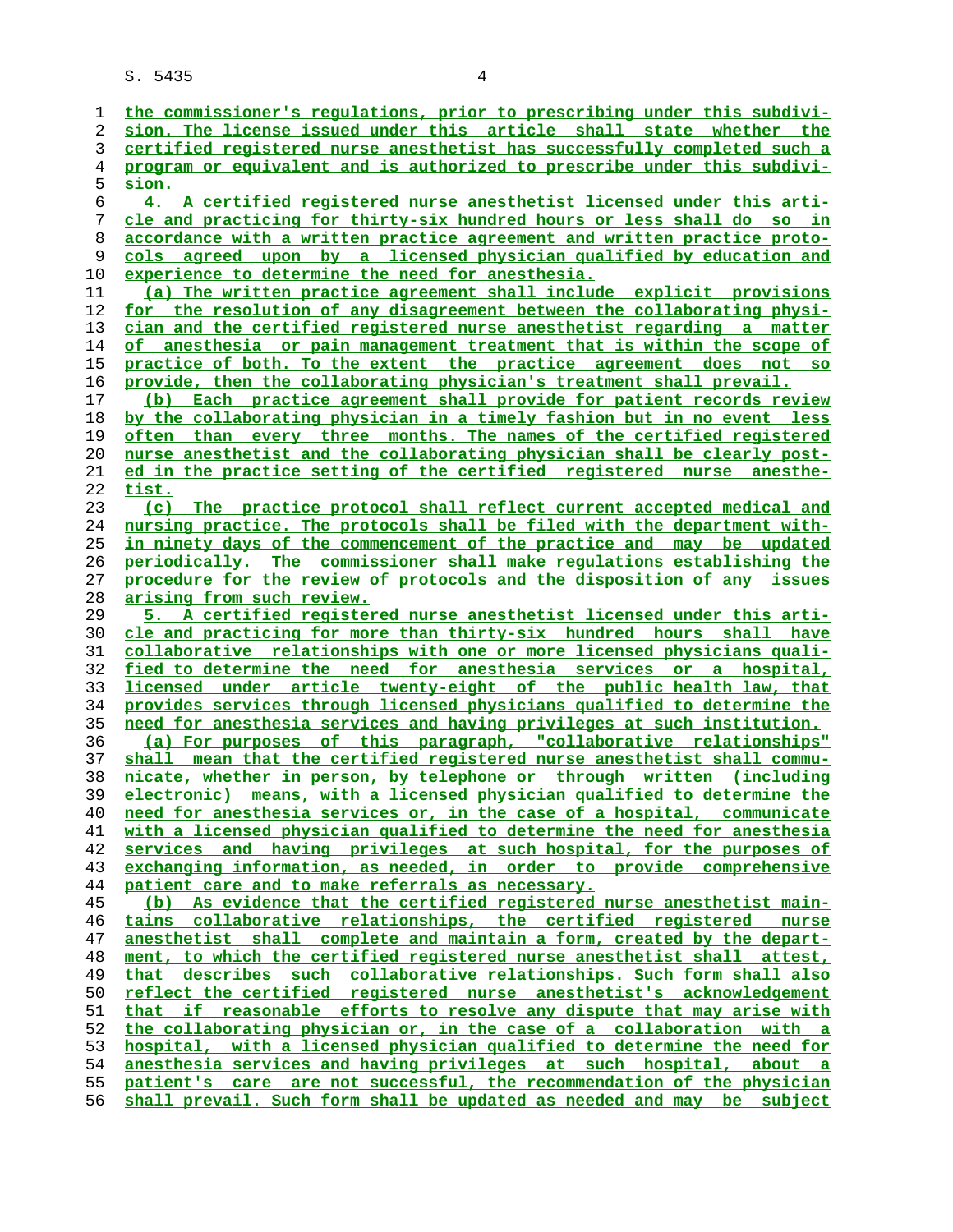| 1  | to review by the department. The certified registered nurse anesthetist     |
|----|-----------------------------------------------------------------------------|
| 2  | shall maintain documentation that supports such collaborative relation-     |
| 3  | ships.                                                                      |
| 4  | <u>6. Nothing in this section shall be deemed to limit or diminish the</u>  |
| 5  | practice of the profession of nursing as a registered professional nurse    |
| 6  | under this article or any other law, rule, regulation or certification,     |
| 7  | nor to deny any registered professional nurse the right to do any act or    |
| 8  | engage in any practice authorized by this article or any other law,         |
| 9  | rule, regulation or certification.                                          |
| 10 | § 6915. Practice of certified registered nurse anesthetists and use of      |
| 11 | the title "certified registered nurse anesthetist" or "nurse anesthe-       |
| 12 | tist." Only a person licensed or otherwise authorized under this article    |
| 13 | shall practice certified registered nurse anesthetist or nurse anesthe-     |
| 14 | tist.                                                                       |
| 15 | § 6916. State board for nursing. The state board for nursing as estab-      |
| 16 | lished in section six thousand nine hundred four of this title shall be     |
| 17 | the governing state board for certified registered nurse anesthetists.      |
| 18 | § 6917. Requirements for a license as a certified registered nurse          |
| 19 | anesthetist. To qualify for a license as a certified registered nurse       |
|    |                                                                             |
| 20 | anesthetist, an applicant shall fulfill the following requirements:         |
| 21 | 1. Application: file an application with the department;                    |
| 22 | 2. Education: have received a master's degree or higher in a program        |
| 23 | of nurse anesthesia in accordance with the commissioner's regulations;      |
| 24 | 3. Examination: meet the standards to sit for the certifying exam           |
| 25 | provided by the national board;                                             |
| 26 | 4. Age: be at least 18 years of age;                                        |
| 27 | 5. Character: be of good moral character as determined by the depart-       |
| 28 | ment;                                                                       |
| 29 | <u>6. Fees: pay a fee of fifty dollars to the department for an initial</u> |
| 30 | license and a fee of thirty dollars for each triennial registration         |
| 31 | period; and                                                                 |
| 32 | 7. Information and documentation: in conjunction with and as a condi-       |
| 33 | tion of each triennial registration, provide to the department, and the     |
| 34 | department shall collect, such information and documentation required by    |
| 35 | the department, in consultation with the department of health, as is        |
| 36 | necessary to enable the department of health to evaluate access to need-    |
| 37 | ed services in this state, including, but not limited to, the location      |
| 38 | and type of setting wherein the certified registered nurse anesthetist      |
| 39 | practices and other information the department, in consultation with the    |
| 40 | department of health, deems relevant. The department of health, in          |
| 41 | consultation with the department, shall make such data available in         |
| 42 | aggregate, de-identified form on a publicly accessible website. Addi-       |
| 43 | tionally, in conjunction with each triennial registration, the depart-      |
| 44 | ment, in consultation with the department of health, shall provide          |
| 45 | information on registering in the donate life registry for organ<br>and     |
| 46 | tissue donation, including the website address for such registry.           |
| 47 | § 6918. Limited permits. 1. A permit to practice as a certified regis-      |
| 48 | tered nurse anesthetist may be issued by the department upon the filing     |
| 49 | of an application for a license as a certified registered nurse anesthe-    |
| 50 | tist and submission of such other information as the department may         |
| 51 | require to: (i) graduates of schools of nurse anesthesia registered by      |
| 52 | the department; or (ii) graduates of schools of nursing anesthesia          |
| 53 | approved in another state, province, or country.                            |
| 54 | 2. Such limited permit shall expire one year from the date of issuance      |
|    |                                                                             |

**or upon notice to the applicant by the department that the application**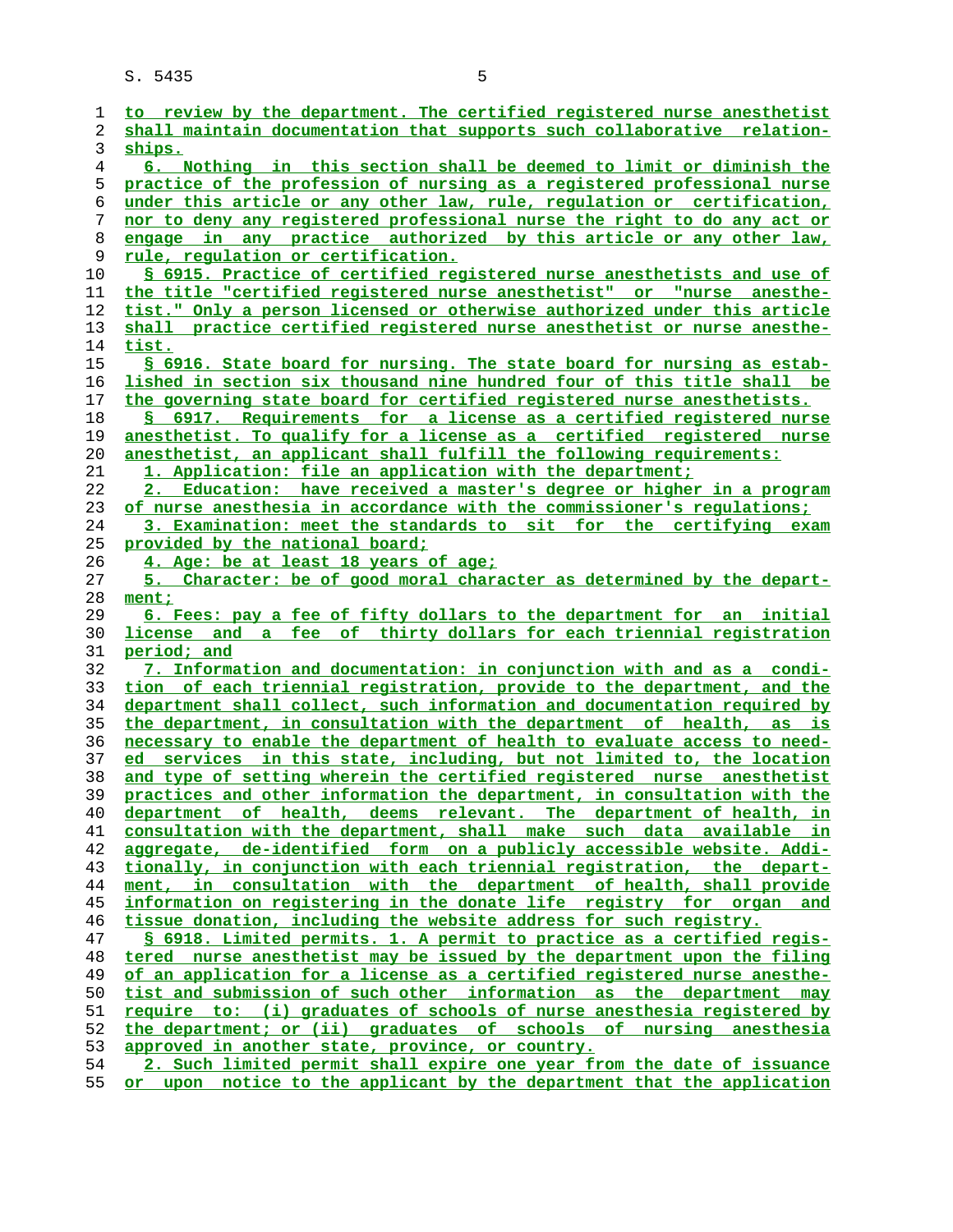| 1        | for license has been denied. The limited permit may be renewed, at the                                                                            |
|----------|---------------------------------------------------------------------------------------------------------------------------------------------------|
| 2        | discretion of the department, for one additional year.                                                                                            |
| 3        | 3. A limited permit shall entitle the holder to practice certified                                                                                |
| 4        | registered nurse anesthesia only under the supervision of a certified                                                                             |
| 5        | registered nurse anesthetist currently registered in this state and with                                                                          |
| 6        | the endorsement of the employing agency.                                                                                                          |
| 7        | 4. Fees. The fee for each limited permit shall be thirty-five dollars.                                                                            |
| 8        | 5. Graduates of schools of nursing anesthesia registered by the                                                                                   |
| 9        | department may be employed to practice nurse anesthesia under super-                                                                              |
| 10       | vision of a certified registered nurse anesthetist currently registered                                                                           |
| 11       | in this state and with the endorsement of the employing agency for nine-                                                                          |
| 12       | <u>ty days immediately following graduation from a program in nurse anes-</u>                                                                     |
| 13       | thesia and pending receipt of a limited permit for which an application                                                                           |
| 14       | <u>has been filed as provided in this section.</u>                                                                                                |
| 15       | § 6919. Exempt persons. This article shall not be construed:                                                                                      |
| 16       | 1. As modifying the scope of practice of certified registered nurse                                                                               |
| 17       | anesthetists pursuant to statute or the rules and regulations of the                                                                              |
| 18       | commissioner of health in a hospital or in a free-standing ambulatory                                                                             |
| 19       | surgery center as defined in article twenty-eight of the public health                                                                            |
| 20       | law;                                                                                                                                              |
| 21       | 2. As applying to any activity authorized, pursuant to statutes, rule                                                                             |
| 22       | <u>or regulation, to be performed by a registered professional nurse in a</u>                                                                     |
| 23       | hospital as defined in article twenty-eight of the public health law;                                                                             |
| 24       | 3. As prohibiting an individual who has been licensed as a nurse prac-                                                                            |
| 25       | titioner in the acute care specialty area from performing the duties of                                                                           |
| 26       | <u>a certified registered nurse anesthetist;</u>                                                                                                  |
| 27       | 4. As prohibiting the furnishing of nursing anesthesia assistance in                                                                              |
| 28       | case of an emergency;                                                                                                                             |
|          |                                                                                                                                                   |
| 29<br>30 | 5. As prohibiting such performance of nursing anesthesia service by<br>students enrolled in registered schools or programs as may be incidental   |
| 31       | to their course of study;                                                                                                                         |
| 32       | 6. As prohibiting or preventing the practice of nursing anesthesia in                                                                             |
| 33       | this state by any legally qualified nurse or practical nurse of another                                                                           |
| 34       | state, province, or country whose engagement requires him or her to                                                                               |
| 35       | accompany and care for a patient temporarily residing in this state                                                                               |
| 36       | <u>during the period of such engagement provided such person-does not</u>                                                                         |
| 37       | <u>represent or hold himself or herself out as a certified registered nurse</u>                                                                   |
| 38       | anesthetist registered to practice in this state;                                                                                                 |
| 39       | 7. As prohibiting or preventing the practice of nursing anesthesia in                                                                             |
| 40       | this state during an emergency or disaster by any legally qualified                                                                               |
| 41       | nurse anesthetist of another state, province, or country who may be                                                                               |
| 42       | recruited by the American National Red Cross or pursuant to authority                                                                             |
| 43       | vested in the state civil defense commission for such emergency or                                                                                |
| 44       | disaster service, provided such person does not represent or hold                                                                                 |
| 45       | himself or herself out as a certified registered nurse anesthetist                                                                                |
| 46       | registered to practice in this state;                                                                                                             |
| 47       | 8. As prohibiting or preventing the practice of nursing anesthesia in                                                                             |
| 48       | this state, in obedience to the requirements of the laws of the United                                                                            |
| 49       | States, by any commissioned nurse anesthetist officer in the armed forc-                                                                          |
| 50       | of the United States or by any nurse anesthetist employed in the<br>es                                                                            |
| 51       | United States veterans administration or United States public health                                                                              |
|          |                                                                                                                                                   |
| 52<br>53 | service while engaged in the performance of the actual duties prescribed<br>for him or her under the United States statutes, provided such person |
|          |                                                                                                                                                   |
| 54       | does not represent or hold himself or herself out as a certified regis-                                                                           |
| 55       | tered nurse anesthetist registered to practice in this state; or                                                                                  |